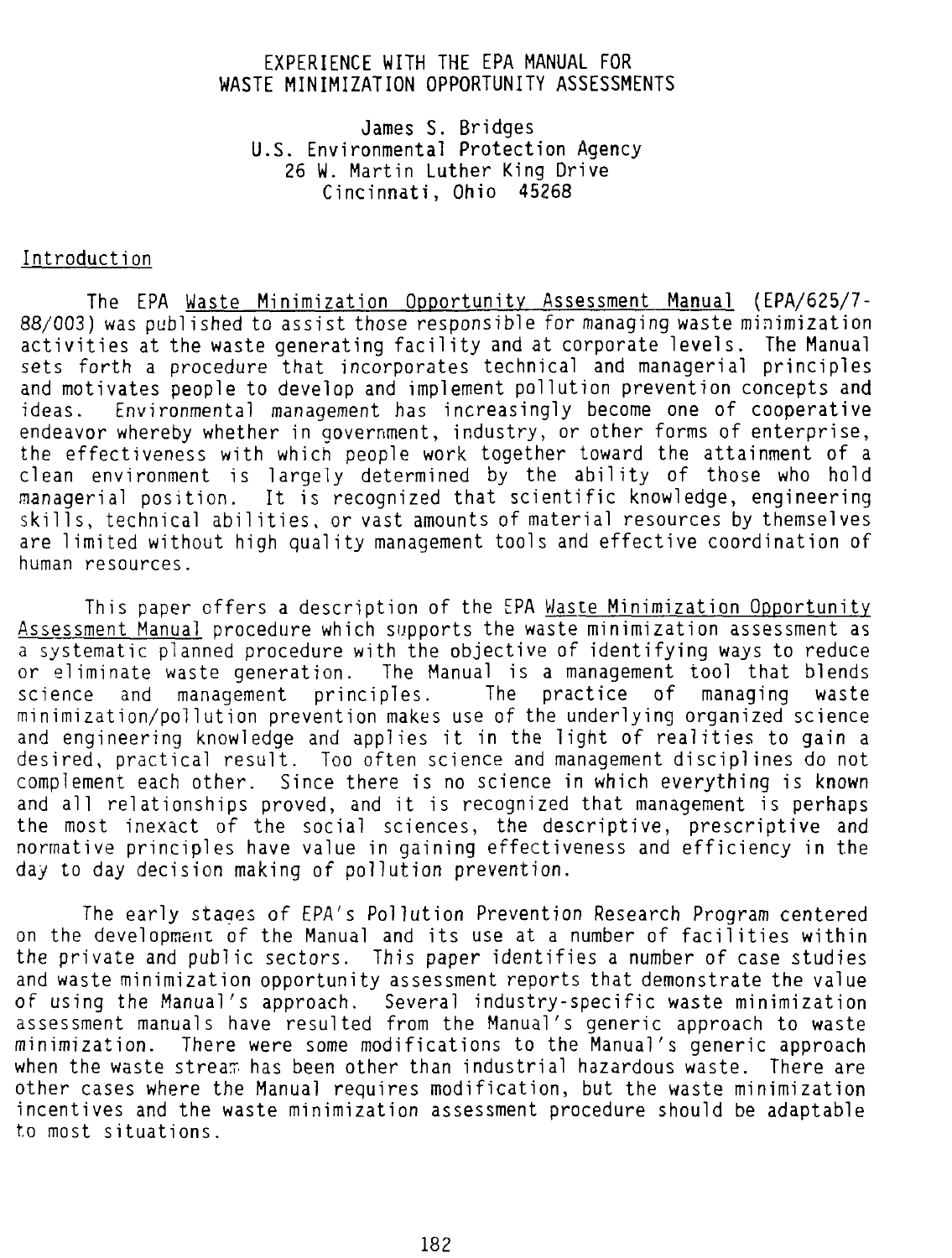# Waste Minimization Opportunity Assessment (WMOA)

The Waste Minimization Opportunity Assessment (WMOA) can best be described by defining the three terms:  $1)$  waste minimization, 2) opportunity, and 3) assessment as used in the context of pollution prevention. First, the working definition of waste minimization consists of source reduction and recycling which are the most desirable steps on the waste management hierarchy before treatment, storage or disposal of the waste. Waste minimization focuses on source reduction or recycling activities that reduce either the volume or the toxicity of waste generated. Terms used which are somewhat synonymous with waste minimization are: waste reduction, clean technologies, pollution prevention, environmental technologies, low- and nonwaste technologies, and green technologies.

The second term, opportunity refers to the compelling incentives for reducing or eliminating the generation of waste. Since top management commitment of time, personnel and financing is essential to the success of a pollution prevention program, the changes for obtaining this commitment are enhanced by<br>outlining the potential incentives for waste minimization. A variety of outlining the potential incentives for waste minimization. incentives for minimizing the generation of waste include the following:

- . Sound Economics (reducing costs for raw materials, waste treated and disposal)
- $\bullet$ Compliance with Regulations (including disposal regulations, reporting and permitting requirements)
- Reduced Liability (including environmental problems and work place  $\bullet$  . safety)
- Improved Public Image and Environmental Concern

The term assessment is a systematic step-by-step review of understanding the process and waste stream, identifying options for reducing waste, and determining which options are technically and economically feasible to justify implementation. The assessment is not an environmental audit or an attempt to determine regulatory compliance.

The waste minimization opportunity assessment is therefore a systematic examination of a waste generating process and its components with the goal of recommending techniques and or technologies that would enhance the cleanliness of a particular process or operation.

#### Waste Minimization Opportunities

It is quickly recognized that waste minimization is site specific, but a number of generic approaches and techniques have been used successfully across the country to reduce many kinds of industrial wastes.

Generally, waste minimization opportunities can be grouped into four major categories: 1) inventory management and improved operations; 2) modification of equipment; 3) production process changes; and 4) recycling and reuse. Such techniques can have applications across a range of industries and manufacturing processes, and can apply to hazardous as well as nonhazardous waste.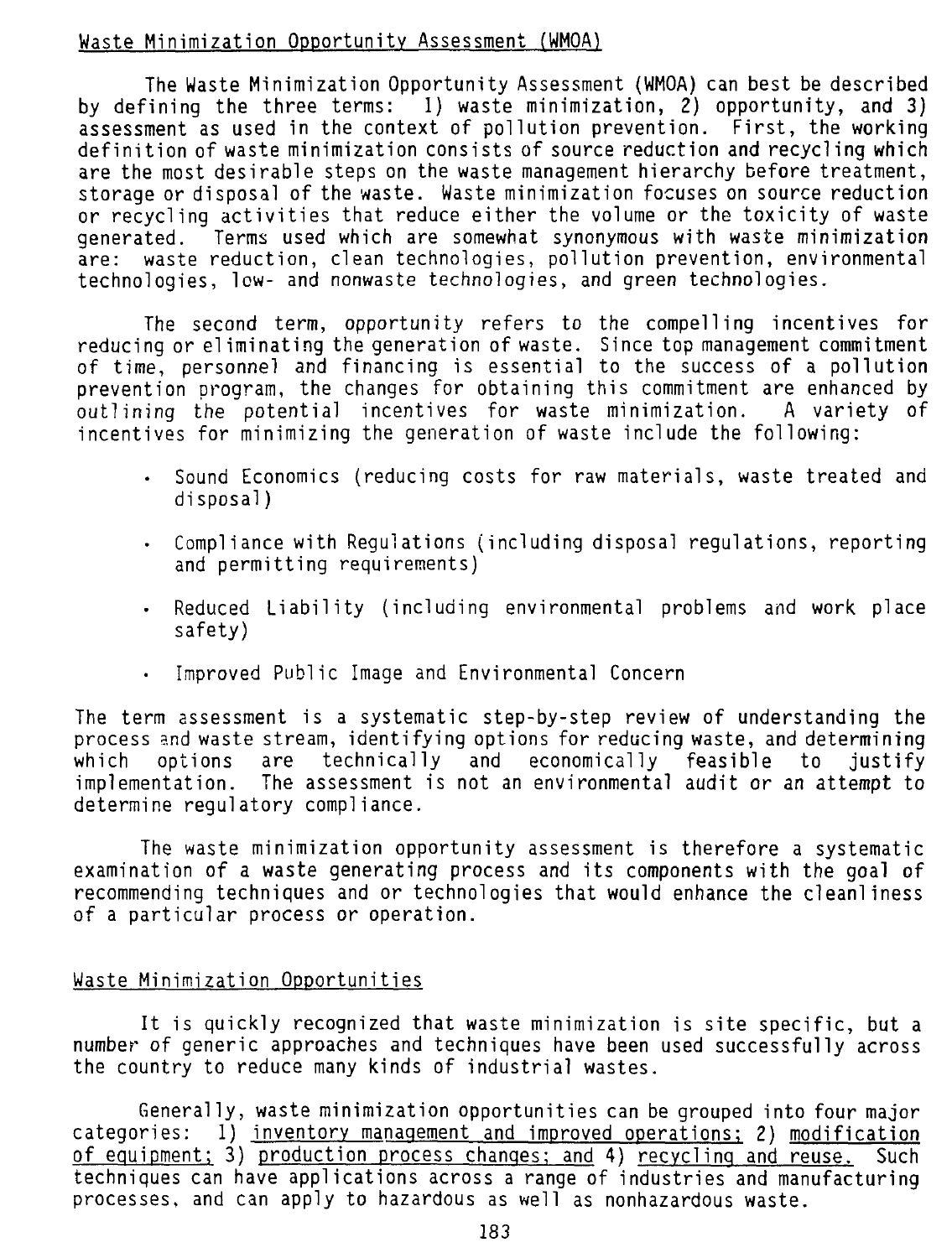**Many** of these techniques involve source reduction -- the preferred option on EPA's hierarchy of waste management. Others deal with on- and off-site recycling. The most feasible strategy may be a combination of source reduction and recycling approaches.

The approaches discussed and illustrated in Figure 1 provide waste minimization examples for generic and specific processes.

|                                              | Figure 1 |  |
|----------------------------------------------|----------|--|
| Waste Minimization Approaches and Techniques |          |  |

## Inventory Management & **Improved** Operations

- •Inventory and trace all raw materials.
- •Purchase fewer toxic and more nontoxic production materials.
- •Implement employee training and management feedback.
- •Improve material receiving, storage, and handling practices.

# Modification of Equipment

- •Install equipment that produces minimal or no waste.
- •Modify equipment to enhance recovery or recycling options.
- •Redesign equipment or production lines to produce less waste.
- •Improve operating efficiency of equipment.
- •Maintain strict preventive maintenance program.

•Substitute nonhazardous for hazardous raw materials

Production **Process Changes**

- •Segregate wastes by type for recovery
- •Eliminate sources of leaks and spills.
- •Separate hazardous from nonhazardous wastes.
- •Redesign or reformulate end products to less hazardous.
- •Optimize reactions and raw material use.

#### Recycling and Reuse

- •Install closed-loop systems.
- •Recycle onsite for reuse,
- •Recycle offsite for reuse.
- •Exchange wastes.

## The Waste Minimization Assessment Procedure

The waste minimization assessment procedure is outlined in the Manual and in Figure 2. The planning and organizational aspects provide the foundation for the WMOA through setting goals, organizing the WMOA task force and assuring management support. The assessment phase includes data collection, targeting waste generating operations, selecting the WMOA team, and identifying potential waste minimization options. The feasibility analysis phase determines the economic and technical feasibility of the selected options for waste minimization. The final phase of the procedure is the implementation which measures the effectiveness of the selected options and provides the technical and economic justification.

The following sections describe some of the assessment efforts currently being conducted by the EPA.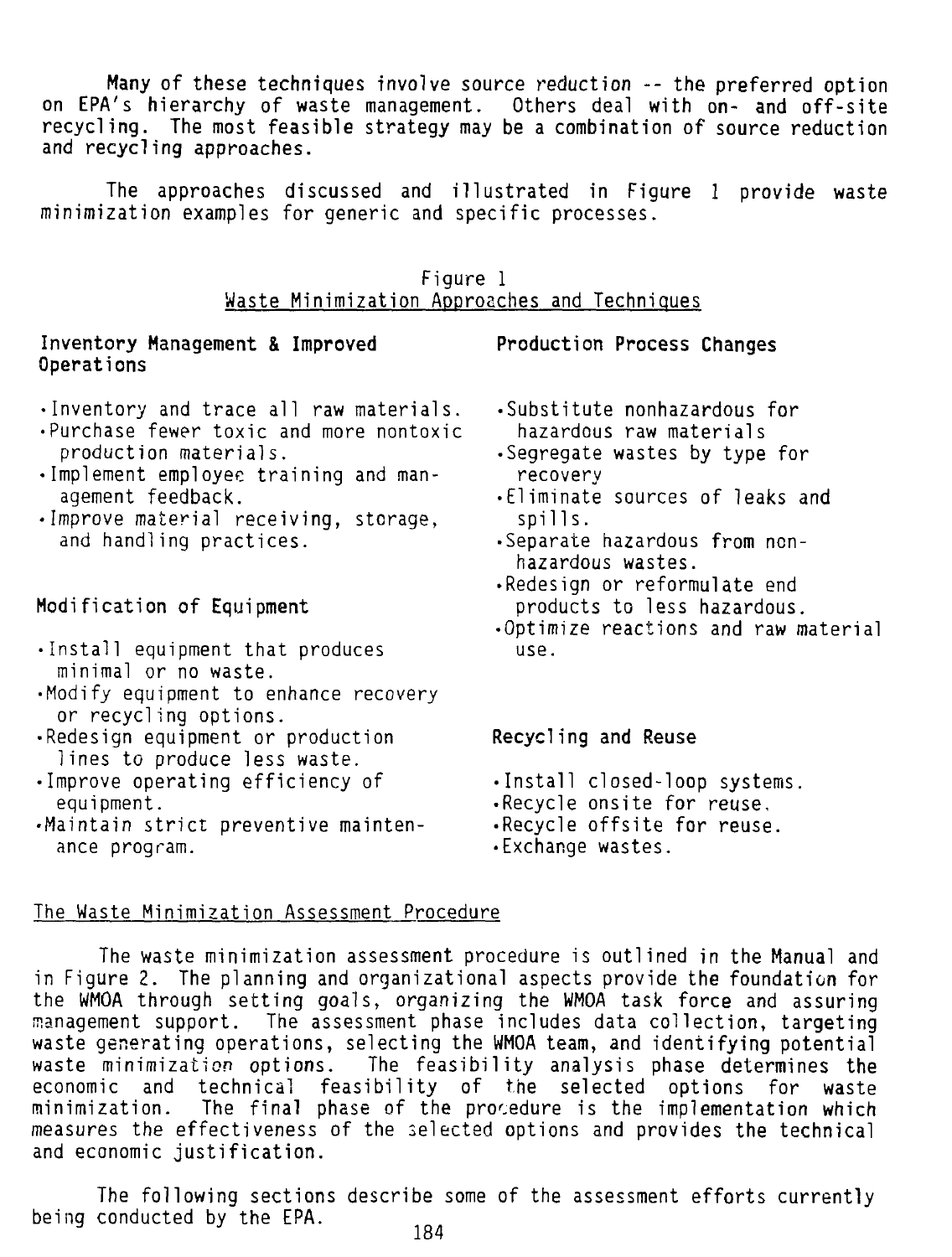# **Figure 2 The Waste Minimization Assessment Procedure**

- **I. Planning and Organization**
	- **Get management commitment**
	- **Set assessment program goals**
	- **Organize assessment program task force**
- **II. Assessment Preparation Step**
	- **Identify and track waste streams**
	- **Compile process and facility data**
	- **Prioritize and select assessment targets**
	- **Select people for assessment teams**
- **III. Assessment Step**
	- **Inspect site**
	- **Generate options**
	- **Screen and rank options**
	- **Select options for feasibility study**
- **IV. Feasibility Analysis Step**
	- **Technical evaluation**
	- **Economic evaluation**
	- **Select options for implementation**
- **V. Implementation**
	- **Justify projects and obtain funding**
	- **Install or modify equipment**
	- **Implement new procedure**
	- **Evaluate performance of projects**

# **DEPARTMENT OF DEFENSE**

**The greatest quantities of hazardous waste within the Department of Defense (DoD) are generated by plating, cleaning, and stripping operations. To date, the EPA's Waste Reduction Evaluations at Federal Sites (WREAFS) Program support of DoD pollution prevention activities include projects conducted at the Philadelphia Naval Shipyard, Fort Riley (Kansas) Army Forces Command, and the Naval Undersea Warfare Engineering Station in Keyport, Washington. These projects have identified pollution prevention opportunities for a range of industrial and mil itary operations including: metal cleaning, solvent degreasing, spray painting, vehicle and battery repair, ship bilge cleaning, and weapons overhaul. The resultant pollution prevention recommendations and research identification are source reduction methods including technology, process, and procedural changes and recycling methods, which focus on reuse and recycling.**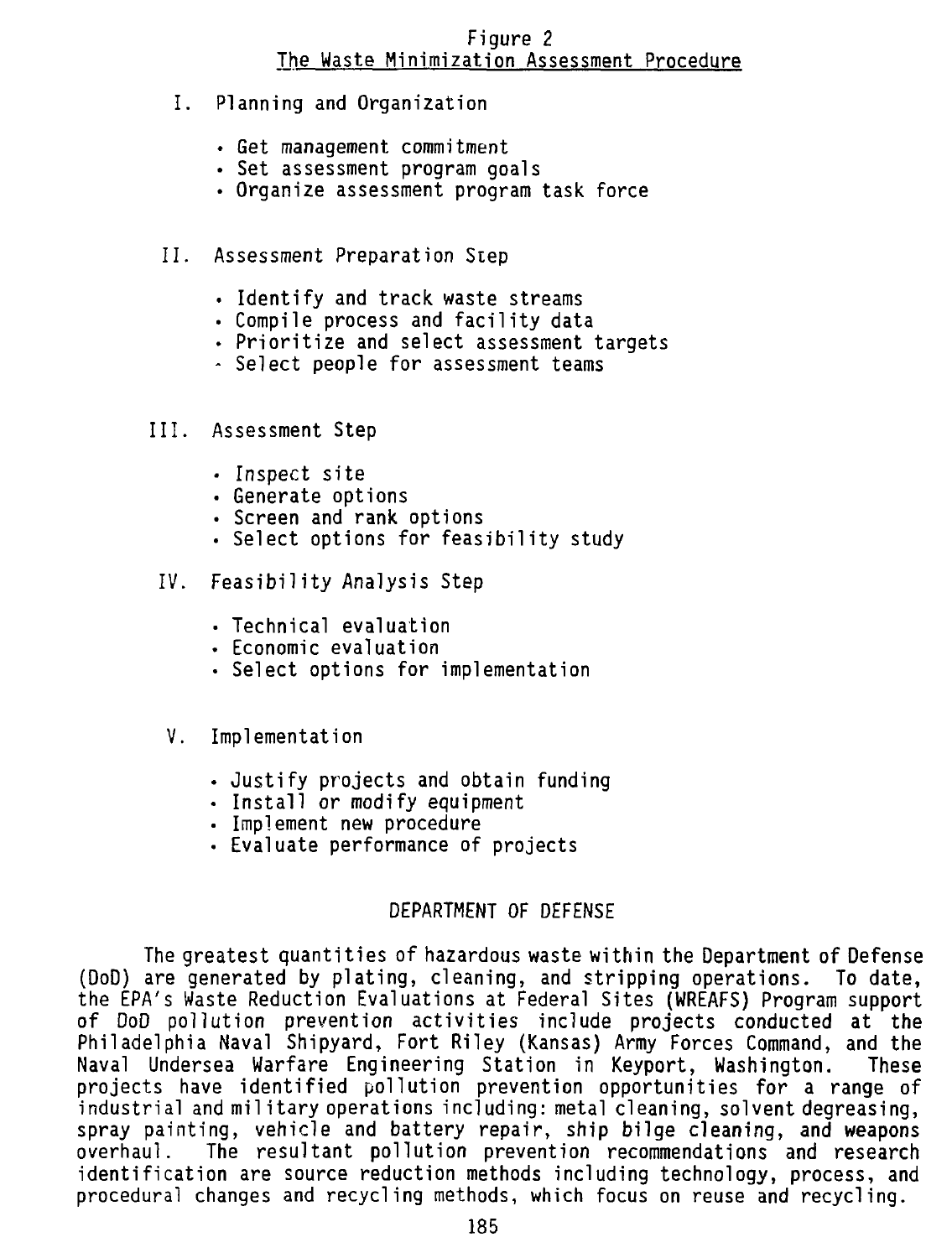### Philadelphia Naval Shipyard Assessment

One of the WREAFS sites chosen for performance of a waste reduction assessment is the Philadelphia Naval Shipyard (PNSY). This Federal facility specializes in revitalizing and repairing operational naval vessels. A wide range of industrial processes are performed at the PNSY, many of which generate wastes. This project focused on the processes and wastes of operations related to aluminum cleaning, spray painting, and bilge cleaning. Seven waste minimization options were evaluated during this project.

An aluminum cleaning operation is performed to remove oil and other materials from the surfaces of aluminum sheets prior to welding. This process is critical in that the welding operation cannot be performed unless the metal surfaces are properly cleaned. The cleaning line consists of four tanks: two process tanks and two rinse tanks. The process tanks contain a proprietary cleaning solution. One of the process tanks is heated (steam coil) and the other is at ambient temperature. The heated tank is used more often since it provides better oil removal. The rinse tanks contain tap water. Both rinse tanks are heated.

The process tanks become diluted after repeated operation due to dragout losses and tap water replenishment. These tanks also collect floating oil, and the solution becomes contaminated with suspended solids. During this project, drag-out reduction methods and an alternative rinsing procedure were evaluated which would reduce the frequency of discharge for these wastestreams.

The spray painting processes are used for small and medium-sized aluminum and steel parts. Aluminum parts are degreased by wiping with rags that have been dipped in xylene. The parts are then spray painted in a water curtain booth. The painting process typically consists of a zinc chromate primer, air drying, a final enamel paint coating, and air drying. A new booth water chemical system was used for the first time during the survey.

The economics of the new booth maintenance system were evaluated during this project. Also, optional dewatering equipment was evaluated which is currently under consideration by PNSY. The dewatering equipment will reduce the volume of paint sludge generated by the maintenance system.

PNSY employs a chemical cleaning process for ships' tanks, bilges and void spaces termed the citric acid process. It is generally performed while ships are in drydock. This process is relatively new (1976) and it replaces the mechanical methods of cleaning and derusting metal surfaces. The procedures involve the use of a citric acid/triethanolamine (TEA) solution to remove the oxides from the metal surfaces, and subsequent neutralization and rinsing with dilute solutions.

The results of the PNSY assessment are summarized in Table 1. The best options in terras of cost savings are the awareness and training program for paint waste reduction and the changes to the aluminum cleaning line including the dragout reduction, bath maintenance, and improved rinsing. These three options offer a combined net savings of 5158,680 per year.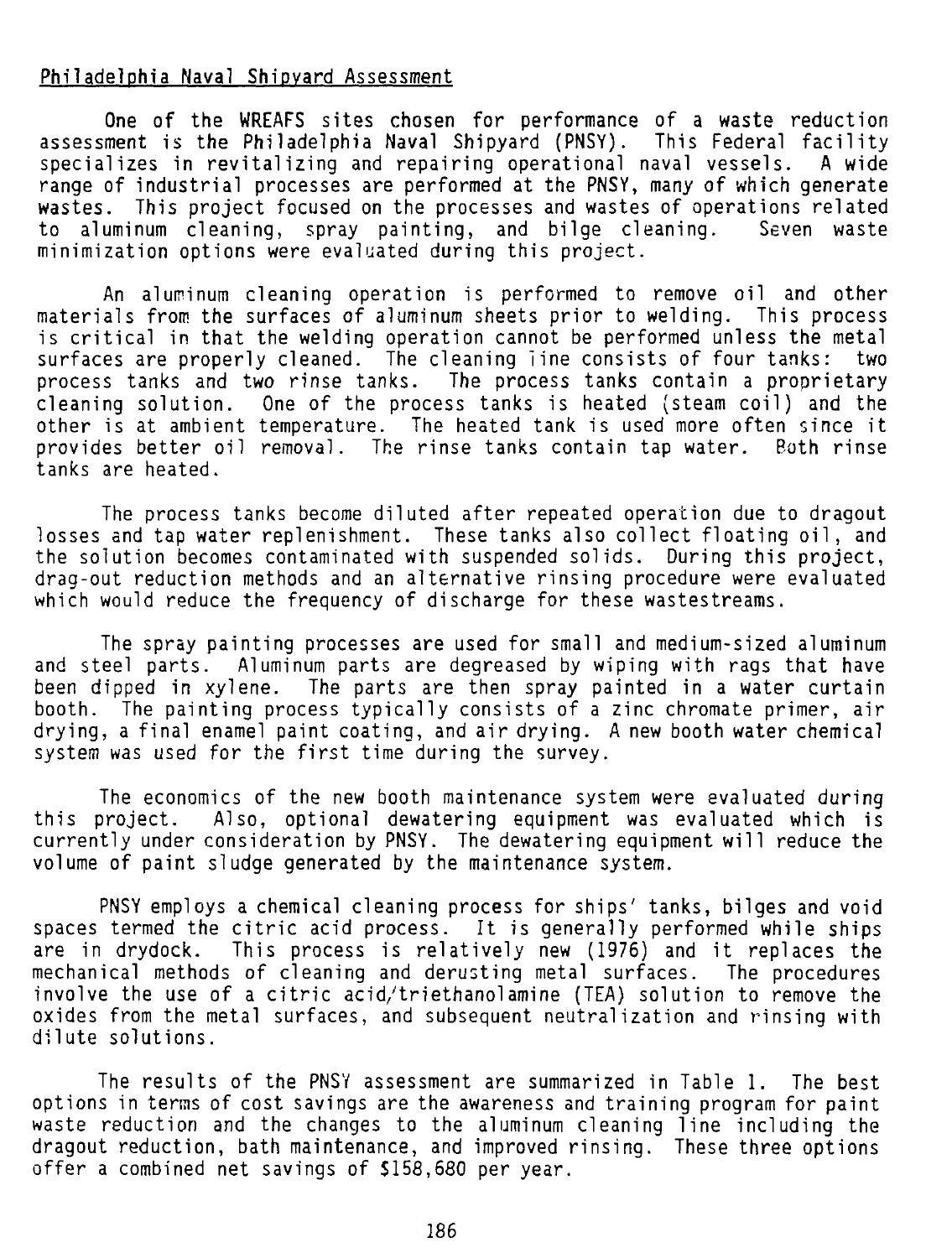# TABLE 1. PHILADELPHIA NAVAL SHIPYARD SUMMARY OF WM OPTIONS

| Location Process and Waste                                   | WM Options                                 | Nature of<br>WM Option | Total Capital<br>Investment | Savings<br>$\frac{5}{yr}$ | Payback<br>Period<br>yr. | Est. Waste<br>Reduction<br>1 <sub>b</sub> /yr |
|--------------------------------------------------------------|--------------------------------------------|------------------------|-----------------------------|---------------------------|--------------------------|-----------------------------------------------|
| BUILDING 990                                                 |                                            |                        |                             |                           |                          |                                               |
| Aluminum Cleaning<br>Spent KRC-7X                            | <b>Bath Maintenance</b><br>Two Stage Rinse | Equipment<br>Equipment | \$12,200<br>3,116           | \$44,190<br>34,590        | 0.3<br>0.1               | 44,035<br>190,590                             |
| Spray Painting of Aluminum<br>Paint Sludge                   | Booth Chemicals                            | Materials              | 12,190                      | 5,430                     | 2.3                      | $\sim$                                        |
|                                                              | Paint Sludge Dewater.                      | Equipment              | 9,550                       | 3,840                     | 2.5                      | 15,012                                        |
| Used Paint Thinner<br>and<br>Unused Paint<br>18 <sub>1</sub> | Awareness & Training                       | Personnel/<br>Proced.  | 24,266                      | 79,900                    | 0.3                      | unknown                                       |
| BUILDING 1028                                                |                                            |                        |                             |                           |                          |                                               |
| Spray Painting of Steel<br>Paint Sludge                      | Booth Chemicals                            | Materials              | 3,300                       | 5,460                     | 0.6                      | 27,022                                        |
|                                                              | Paint Sludge Dewater.                      | Equipment              | same as<br>bldg 990         | $\tilde{\phantom{a}}$     | $\overline{\phantom{a}}$ |                                               |
| <b>DRYDOCKS</b>                                              |                                            |                        |                             |                           |                          |                                               |
| Citric Acid Derusting<br>Conc. Citric Acid/TEA               | ED Recovery System                         | Equipment              | 76,050                      | 60,720                    | 1.3                      | 124,241                                       |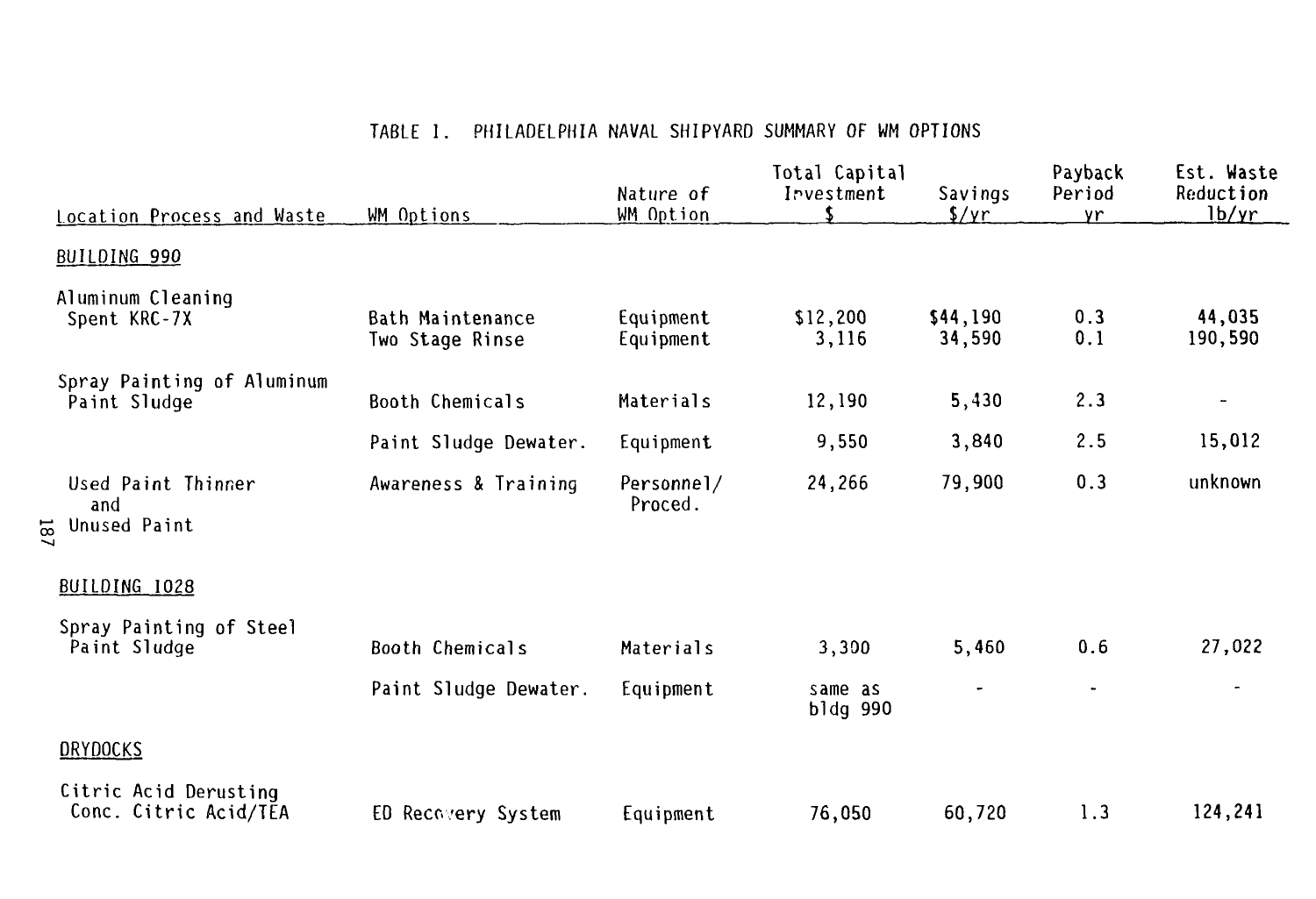#### Ft. Rilev (Kansas) Army Forces Command

Another WREAFS site was the U.S. Army Forces Command (FORSCOM) located at Ft. Riley, Kansas. This government-owned, government-operated installation provides support and training facilities for the 1st Infantry Division, Non-Divisional Units, and tenant activities. The areas selected for assessment were the Division motor pools. Results of the waste minimization assessment identified two waste reduction opportunities in a multipurpose building used for automotive subassembly rebuilding, lead acid battery repair as well as other maintenance operations.

One opportunity is with the lead acid battery repair shop where battery acid is currently being drained from dead batteries and batteries being repaired. It is proposed that the waste battery acid be collected in a holding tank, filtered to remove particulates, and adjusted in concentration to 37 percent sulfuric acid as needed for reuse in reconditioned or new batteries. Battery acid disposal is currently costing twice as much as new acid procurement. By reusing the spent acid, the cost of disposal and purchase of new acid will be reduced.

The second waste reduction opportunity is in the area of automotive parts cleaning. Currently the dirty aqueous alkaline detergent solution for automotive parts cleaning, which contains trace levels of lead, chromium, and cadmium as well as the oils, grease, and dirt is drained to an on-site evaporation pond. The proposed waste minimization option for this waste stream involves emulsion breaking to remove the tramp oils, filtration to remove particulates, and addition of fresh alkaline detergent as necessary, followed by reuse for automotive parts cleaning. In addition, another pollution prevention practice would be to monitor the types and kinds of parts which require cleaning for repair and determine how to prevent the part from breaking. By extending part life, the need for repair, and therefore cleaning needed prior;to repair, would be reduced.

The waste reduction options identified at the Ft. Riley assessment are recycle/reuse options. A net savings in operating costs is anticipated to be \$149,400 per year. It is also noted that the options recommended at Ft. Riley may be applied in at least 10 other U.S. Army FORSCOM installations.

#### INDUSTRY ASSESSMENTS

Simultaneously with the assessments at Federal sites, EPA is conducting WMOA's at industrial facilities. The focus of these efforts has been on locating small and medium-sized facilities which may not have the immediate resources or expertise to do what is necessary to reduce their waste, and would benefit significantly from Agency support. Toward this goal, assessments have been conducted at a mini-photo lab and a truck manufacturing facility. Both hazardous and non-hazardous wastes are included in the assessments.

Details on the two assessments are provided below.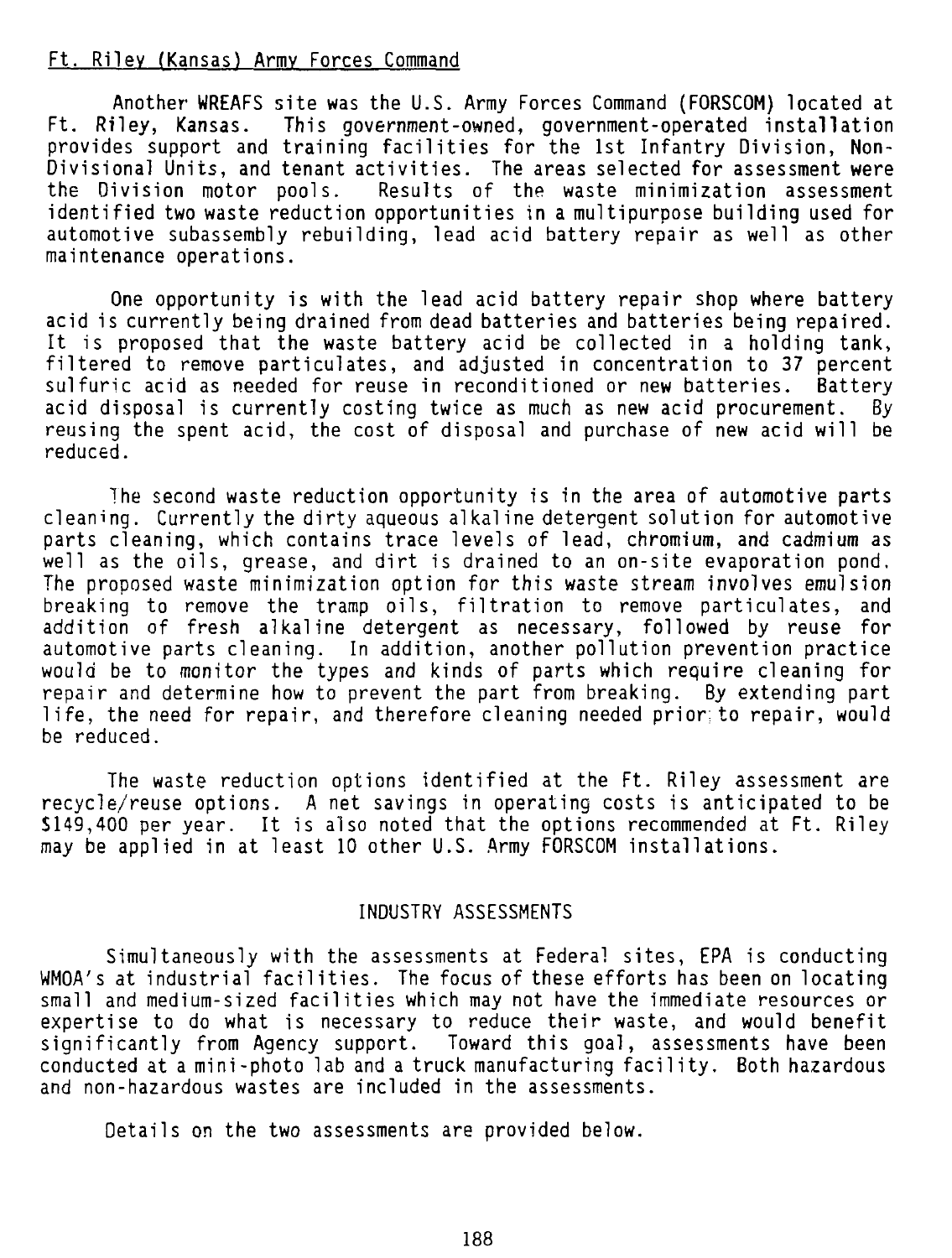#### Mini-Photo Lab

After an assessment in August 1989, the assessment team identified five waste minimization options they considered applicable to the wastestreams of interest. Following is a brief description of these options.

Option 1 - Wash Water Control - Wash water is used for color film development and the B&W paper process. The wash water is turned on each production day at approximately 7:00 a.m. and shut off at 7:00 p.m. Water use is therefore continuous during the day, however, production is not. The waste minimization option consists of a simple timer control system consisting of a switch, timer and solenoid valve. The operator would punch a button on the switch to activate the timer. In turn, the activated solenoid would allow water to flow for a preset time period.

Option 2 - Silver Recovery/Metal Replacement Cartridges - Silver is found (as light-sensitive silver halide) in spent photographic chemicals and wash waters as a result of removing the emulsion on films and papers. A metal replacement cartridge is a widely-used device for silver recovery. It can be used alone or in conjunction with other recovery technologies. In this case, the spent process solutions which contain significant amounts of silver would be plumbed to a single pipe. Two cartridges would be used to allow for high capacity while maintaining a high recovery rate.

Option 3 - Silver Recovery/Electrowinning - An electrowinning unit passes a direct current through a concentrated silver solution from anode to cathode causing the silver to plate out onto the cathode in nearly pure metallic form. A wide range of equipment is commercially available for electrowinning. Using manufacturer's literature as a basis, it is expected that up to two batches (4 gallons each) can be treated each day. During the average batch, 1.13 troy oz. of silver would be recovered within 4.5 hours.

Option 4 - Silver Recovery - This option is based on using the electrowinning device in Option 3, with metal replacement cartridges used to polish the effluent. The average effluent will be desilvered from 500 mg/1 to approximately 10 mg/1, using only one cartridge.

Option 5 - Bleach Fix Recovery - The recommended method for bleach fix recovery is desilvering with two metal replacement cartridges. This requires three steps: 1) silver recovery, 2) restoring bleaching ability by aerating ferrous-EDTA complex to oxidize back to ferric-EDTA, and 3) replenishment of chemicals lost through carry-over with the film or paper. Approximately 75% of the recovered bleach fix solution can be reused while 25% should be discarded to prevent contaminant build-up.

Total capital investment, net operating cost, and payback period for each option are shown in Table 2. The owner of the lab has received a copy of the final assessment report and is taking the recommended options under advisement.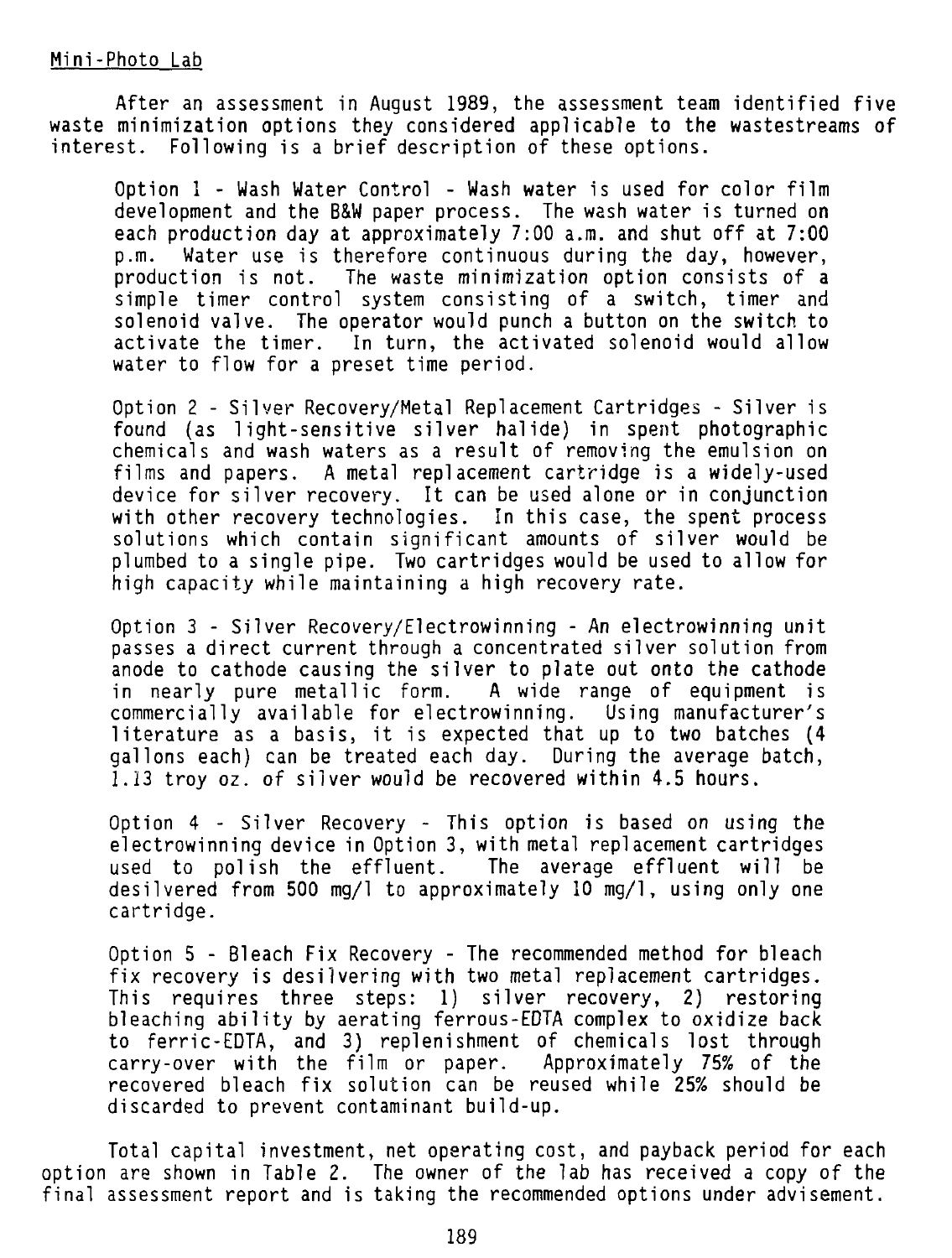| WASTE MINIMIZATION OPTION                                   | TOTAL CAP.<br>INVESTMENT, | NET OP. COST<br>SAVINGS, \$/YR | PAYBACK<br>PERIOD, YR |
|-------------------------------------------------------------|---------------------------|--------------------------------|-----------------------|
| Wash Water Control                                          | 675                       | \$1,436                        | 0.47                  |
| Silver Recovery Using<br>Metal Replacement Cartridges       | 1,071                     | 1,325                          | 0.81                  |
| Silver Recovery Using<br>Electrowinning                     | 3,510                     | 1,414                          | 2.48                  |
| Silver Recovery Using<br>Electrowinning with MRC<br>Tailing | 3,667                     | 1,757                          | 2.08                  |
| Recycle of Bleach Fix and<br>Silver Using MRCs              | 1,571                     | 2,508                          | 0.63                  |

TABLE 2. SUMMARY OF MINI-PHOTO LAB WASTE MINIMIZATION OPTIONS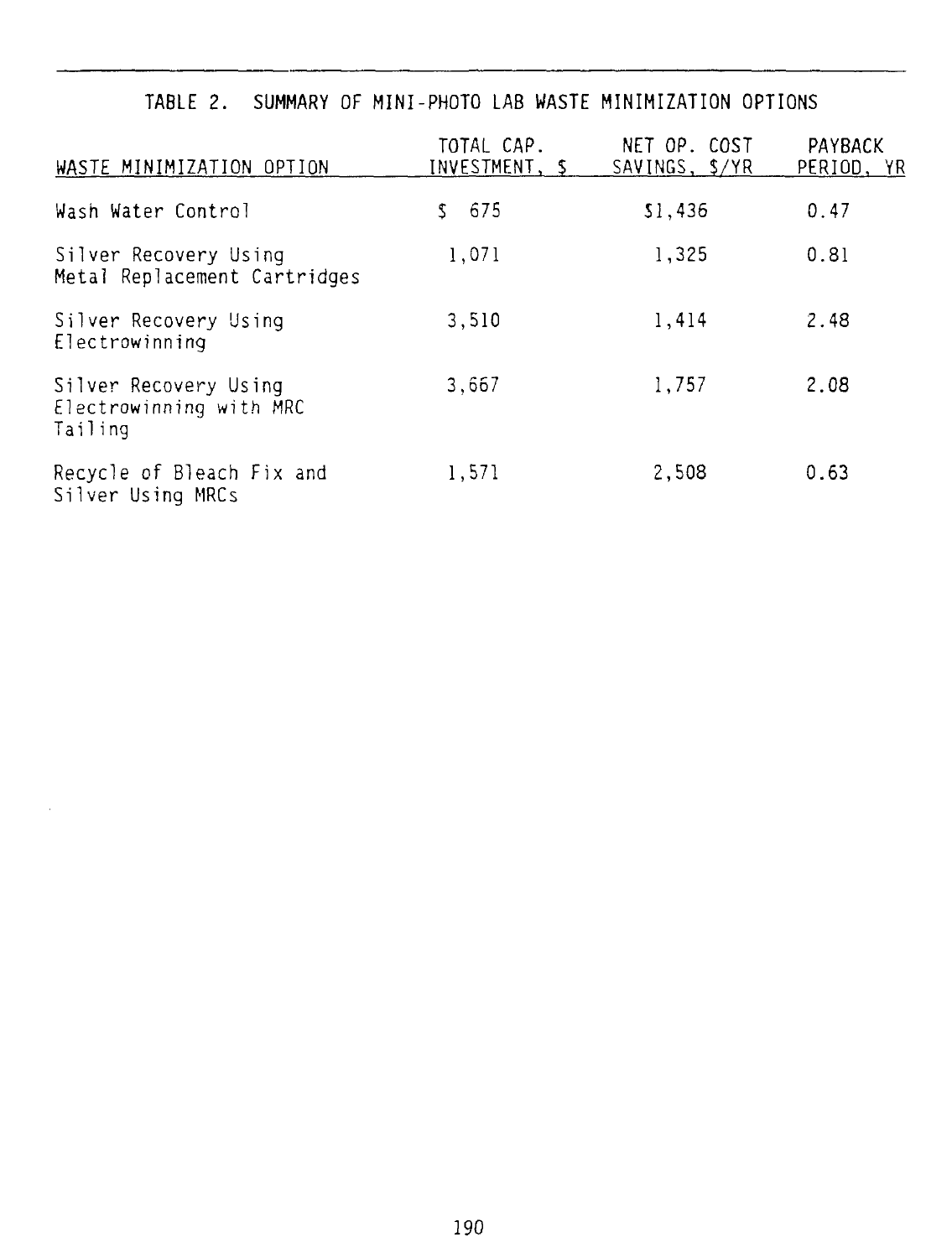#### Truck Manufacturer

This truck manufacturing facility produces 34 trucks (tractor-trailer) per day. The production processes are primarily assembly and painting. The current quantities of generated wastes and the associated disposal costs for the first three quarters of 1989 are given below:

|                                  | Amount<br>(1b) | Cost of<br>Disposal |
|----------------------------------|----------------|---------------------|
| Waste Paint                      | 184,860        | \$12,957            |
| Pretreatment Sludge              | 71,020         | \$9,134             |
| Undercoating                     | 3,375          | \$2,560             |
| Degreasing Solvent (Chlorinated) | 13,060         | \$5,431             |
| Used Oil                         | 28,275         | 105                 |
| Paint Sludge                     | 474,960        | \$15,132            |
| Housekeeping                     | 3,800          | \$1,428             |
|                                  |                |                     |

The above figures represent a sharp decrease from recent years. The facility has instituted a number of waste minimization measures and cost reduction methods related to good waste management practices.

A site visit was conducted in January 1990 to begin the assessment. Although this facility has made major strides in waste minimization, the assessment team feels there are additional opportunities which may have significant impact. The following are targeted areas which will be investigated further throughout the assessment and feasibility phases.

Spray Painting - Air-assisted airless spray equipment is used for most spray painting. This method is a distinct improvement over conventional compressed air spray painting, however, alternatives exist which may improve transfer efficiency. Increasing the transfer efficiency reduces the volume of paint used and reduces volatile organic carbon (VOC) emissions.

Phosphating - An automated phosphating (conversion coating) process and electro-coat (E-coat) is used for small and medium-sized parts. This line consists of several processing and rinsing steps. The rinse water is piped to a chemical treatment plant where it is combined with paint booth wastewater. The resultant sludge is disposed as a hazardous waste.

It may be possible to avoid waste treatment of the phosphating rinse water by using an ion exchange recycle system, thereby also reducing water usage. Furthermore, the current wastewater treatment process, which uses large amounts of ferric chloride, may be altered, resulting in reduced sludge generation.

Degreasing of Rail Frames - The rail frame, or chassis, is degreased prior<br>to spray painting using a chlorinated solvent (90% 1.1.1.to spray painting using a chlorinated solvent  $(90\% \quad 1,1,1,-1)$ trichloroethane/10% methylene chloride). The spent solvent is distilled (350-400 gallons per day) and reused. Waste minimization options may include chemical substitution, procedural changes, or improvements to the recycle process.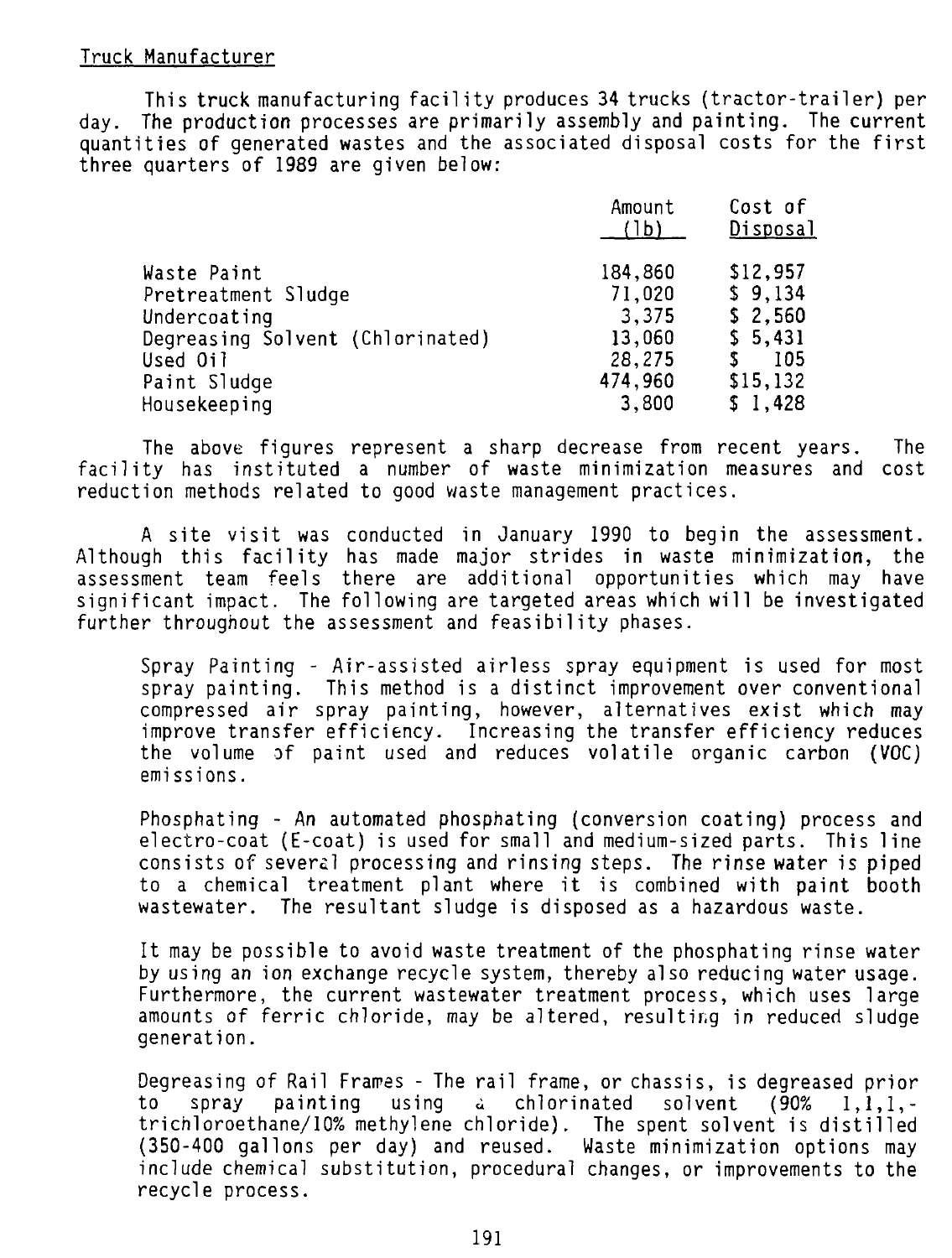## NEW JERSEY ASSESSMENTS

A pilot project with the New Jersey Department of Environmental Protection (NJDEP), entitled "Assessment of Reduction and Recycling Opportunities for Hazardous Waste (ARROW)," will allow the State to evaluate waste minimization techniques and conduct assessments at approximately thirty facilities within New Jersey. The objective of the site selection is to cover ten industries (three sites in each) to develop industry-specific information through the assessment activities.

Through a subcontract with NJDEP, the New Jersey Institute of Technology (NJIT) is locating sites and performing the assessments by following the EPArecommended procedure outlined in the EPA manual. Participation in the program by facilities is on a voluntary basis. To date, response to the program has been enthusiastic and 14 companies are lined up for assessment work. Five site visits have been completed and the assessment reports are being prepared. Brief descriptions of two of the companies visited and potential waste minimization options follow below.

#### Nuclear Power Generation Facility

Interestingly, the bulk of the wastes from this electrical power generation facility is from construction and maintenance activities when power generation is shut down. Three major sources of waste streams were identified by the assessment team: operations, maintenance, and site services. After analysis of costs and waste generation quantities, the assessment team targeted opportunities for reduction in the levels of off-spec materials and containers of partially used materials which go to waste treatment and disposal. Several waste reduction options were identified, such as improved project estimation and planning of material procurement, dispensing, and stocking; incentives to contractors for waste reduction; and improved security to protect against wastes imported to the site.

#### Graphic Controls

This facil ity manufactures pens and markers for automatic recording devices and inks for use in these devices. The waste generation data indicate that the operation for ink formulation and preparation contribute the bulk of the hazardous waste generation. Some options leading to reduced waste generation include reduction in quantities of rinse water used in the cleaning of equipment; improved scheduling of colors and types of batches of inks to reduce cleaning between batches; increased use of mechanical cleaning of tanks to supplement water cleaning; and changes in ink preparation procedure such as the utilization of a large ink base which could oe tinted to the appropriate color in smaller batches as the need arose using small amounts of tinting color.

NJIT continues to work with facilities who show a strong interest in waste minimization and have volunteered to participate in the ARROW program. This effort will continue through August 1991.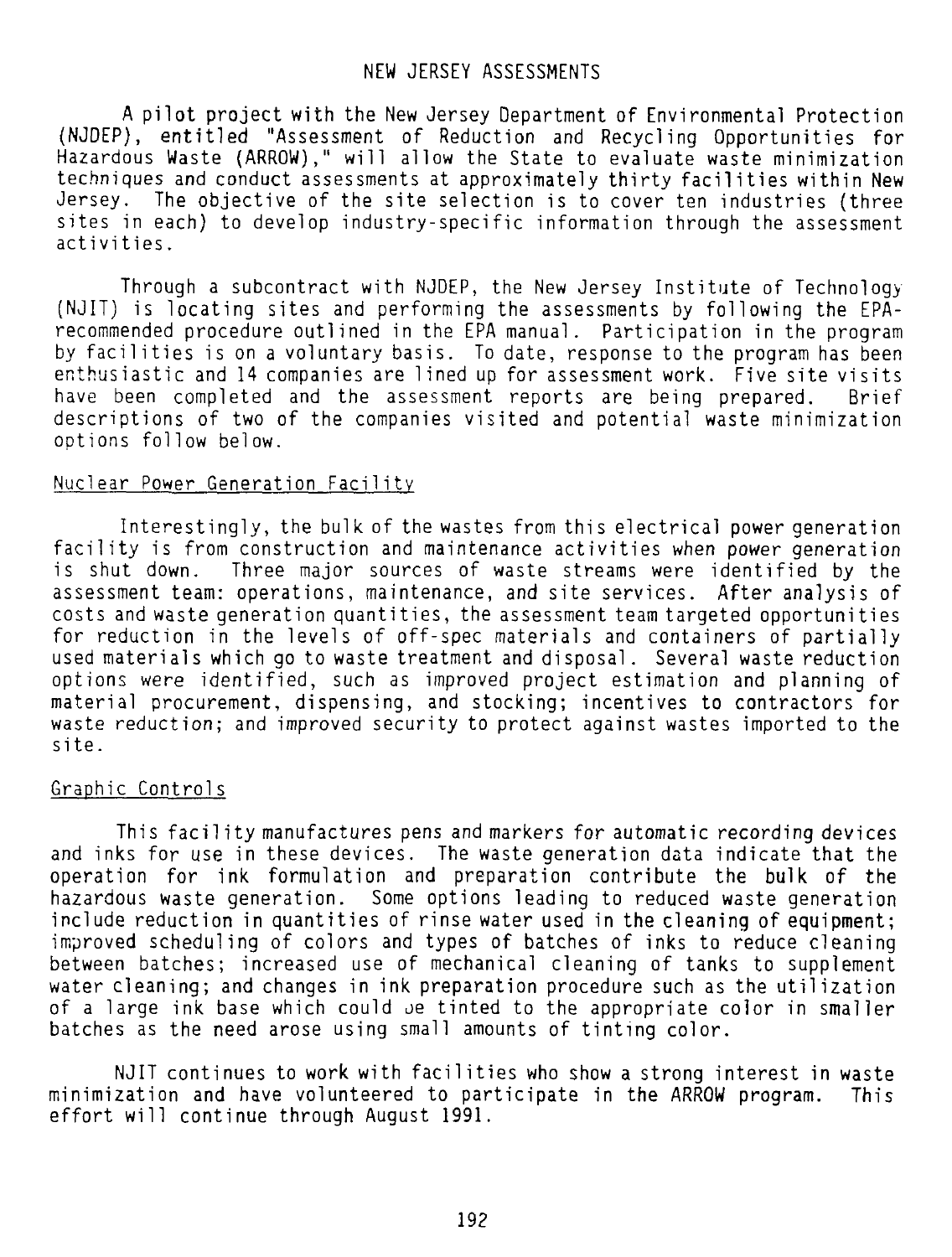## TECHNICAL ASSISTANCE CENTERS

In 1988, a pilot project to assist small and medium-sized manufacturers in initiating hazardous waste minimization programs was begun through a cooperative agreement with the University City Science Center (UCSC) in Philadelphia, Pennsylvania. The need for these centers is based on the recurring problem, as stated previously, that for many smaller industrial facilities there is a lack of in-house expertise or resources required to start a waste minimization program. However, a small amount of technical assistance in the form of an initial waste minimization assessment can lay the foundation for a permanent program. The pilot project provides such assessments at no out-ofpocket expense to the client manufacturer. Waste Minimization Assessment Centers (WMAC's) were established at the University of Tennessee in Knoxville and at Colorado State University in Fort Collins during the first year of the project. A third WMAC was instituted at the University of Louisville in Kentucky in 1989.

Two examples of completed assessments involve an automobile bumper refinishing plant and a paint and coatings manufacturer. These facilities are described below.

#### Facility A - Automobile Bumper Refinishinq

Refinished automobile bumpers (steel, aluminum, and plastic) are the chief products of this plant, which operates for 52 weeks per year and spends almost \$15,000 per year to treat and dispose of its wastes. Those costs would be considerably higher if this plant, which was built only 3-4 years ago, had not incorporated certain features to aid in hazardous waste management into its basic design. The WMAC team therefore faced a more difficult challenge in further reducing hazardous waste emissions. For example, the design of this plant had eliminated direct drains from production areas to the sewer, had surrounded certain chemical tanks with dikes so that any spillage or overflow would be channeled to a central sump pump, and had taken other precautions to reduce migration from spillage, such as locating tanks below ground level.

In general, raw materials (used bumpers) follow one of three possible paths in this plant:

- $\bullet$ Steel bumpers are straightened and cleaned before being plated with nickel and chromium.
- $\bullet$ Aluminum bumpers are straightened and cleaned before being re-anodized (off-site).
- $\bullet$ Urethane bumpers (plastic) are treated to remove paint before being repaired and repainted.

The direct focus of the WMAC team was on the first two because they account for the bulk of the production and virtually all of the hazardous waste generated at this plant. For metal bumpers, the production level averaged almost 16,000 per year, and about 80% of that was steel.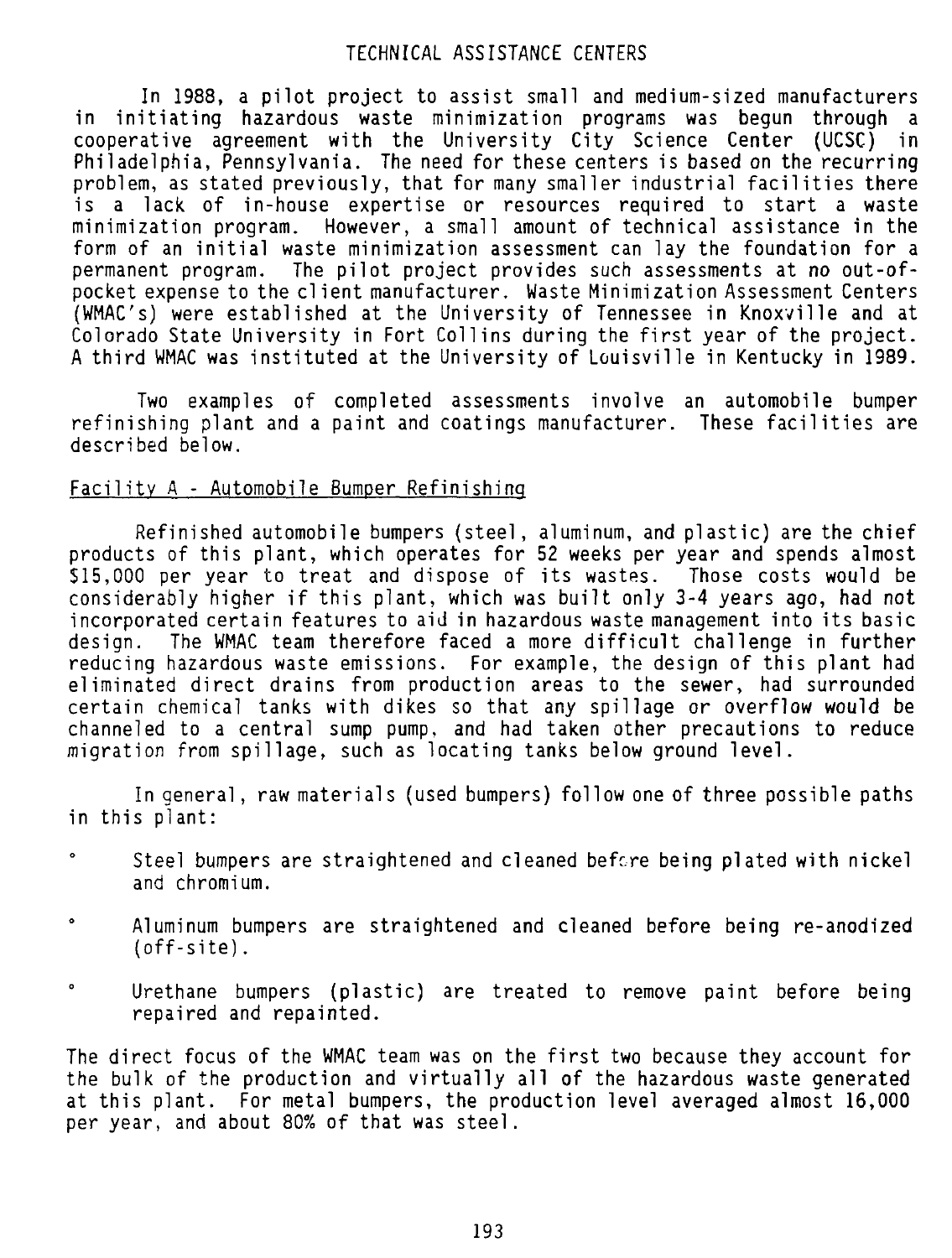#### Steel Bumper Refinishing

After being straightened, the steel bumpers are prepared for refinishing by soaking in hydrochloric acid to remove old plating and then rinsed before immersion in metal cleaning solution (caustic and sodium silicate), polishing, and grinding. Then the bumpers are put through the plating line, where they are successively soaked in a dilute cleaning solution and a sodium fluoride acid soap solution with intermediate rinses, before being electrolytically replated with nickel first and then with chromium. A drag-out tank reduces liquid carryover from plating, and deionized water is used for multi-stage countercurrent rinsing.

This sequence of operations includes several steps already adopted by the plant to reduce the quantity of waste generated, such as:

- Air agitation to assure good circulation in the rinse tanks and to lower the volume needed.
- $\pmb{\mathsf{o}}$ Oeionized water for making process solutions and for rinsing, because otherwise the calcium and magnesium in the water supply would add to the amount of sludge formed.
- $\bullet$ Less toxic trivalent chromium in the plating solution to lessen the concentration (weight of chromium per unit volume) and reduce treatment costs.
- $\bullet$ Drag-out tanks to capture most of the solution carried out of the plating tanks before it reaches the rinse. When metal concentration in the dragout increases over a period of time, the solution is recycled to the plating tank (for chromium) or sent to a holding tank (for nickel), where it is heated to decrease its volume by evaporation.
- $\bullet$ Multi-stage countercurrent rinsing (rather than a continuous flow) so that the bumpers are first placed in the most contaminated stage and then the cleanest stage last.
- $\bullet$ Continuous filtration of the chromium and nickel plating solutions to remove solid contaminants and allow the filtrate to be returned to the plating tanks.

Periodically the cleaning solutions and the rinse tanks are dumped into a sump and transferred to a storage and evaporation tank. The metals are flocculated by adding sodium bicarbonate, and the resulting sludge settles to the bottom. The remaining liquid, after pH adjustment, has been hauled offsite for disposal while the sludge, with mixed metals, has been sent to a hazardous waste 1andfil1.

#### Aluminum Bumper Refinishing

The potential for hazardous waste to be derived from aluminum bumper refinishing at this plant is considerably less than it is for steel. First, the amount of aluminum bumpers among the plant's raw materials is only about onefourth of the quantity of steel ones. Second, only part of the overall refinishing occurs at this plant, and the operations which are carried out have generated less hazardous waste than refinishing steel.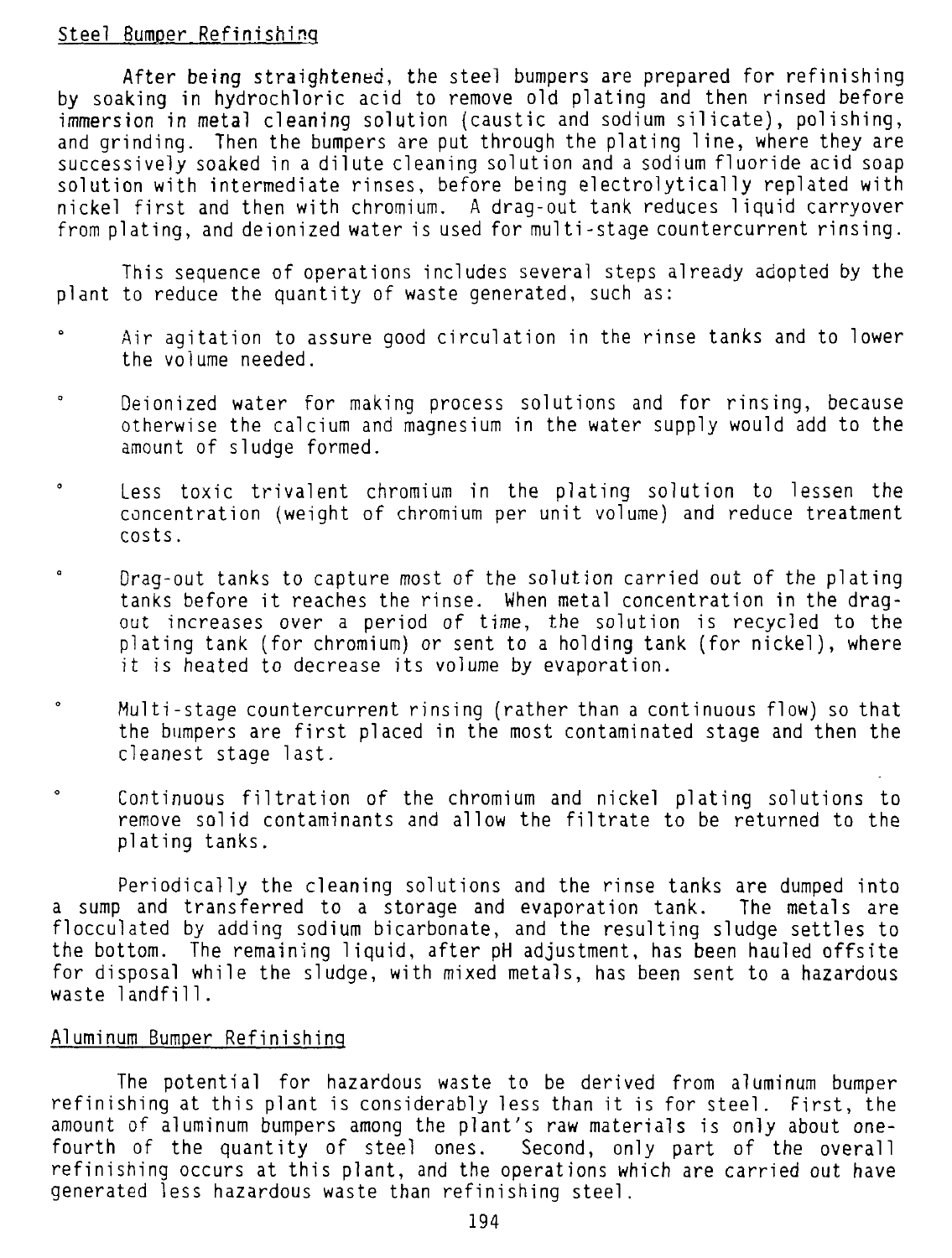To remove the anodized coating on the bumpers brought into the plant, they are first soaked in a tank of heated alkaline de-ruster. After rinsing with tap water, the aluminum bumpers are immersed in a de-smut tank and then rinsed again with tap water. Aluminum bumpers are then re-anodized at another location.

Spent solutions and rinse water containing suspended solids are accumulated in a sump, from which they are pumped periodically to a storage and evaporation tank.

Three recommended waste minimization opportunities (WMO's) will, if implemented, save about half the current hazardous waste management costs at this plant. They are summarized in Table 3 with emissions reduction, savings and costs.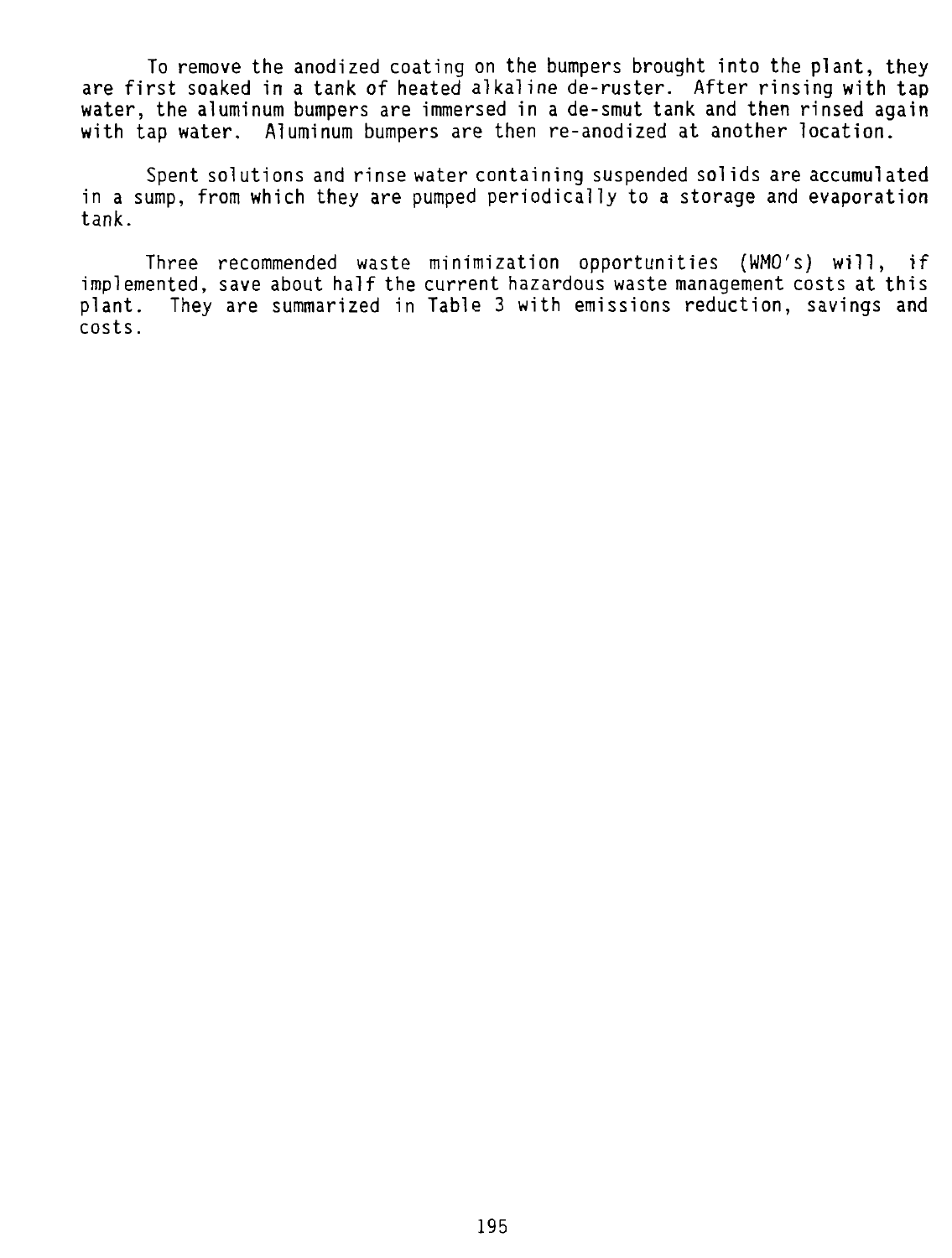| Present Practice                                                                                                                                                                                                                                                                                                                                                       | Proposed Action                                                                                                                                                                                                                                                                            | Cost Savings                                                                                                                                                                                                                                                                                                                                    |
|------------------------------------------------------------------------------------------------------------------------------------------------------------------------------------------------------------------------------------------------------------------------------------------------------------------------------------------------------------------------|--------------------------------------------------------------------------------------------------------------------------------------------------------------------------------------------------------------------------------------------------------------------------------------------|-------------------------------------------------------------------------------------------------------------------------------------------------------------------------------------------------------------------------------------------------------------------------------------------------------------------------------------------------|
| Rinse water and other liquid<br>streams are collected and<br>treated with sodium bicarbonate<br>to precipitate most of metals<br>as sludge. Resulting liquid<br>has nickel content less than<br>50 mg/l and chromium content<br>below 5 mg/l. POTW requires<br>less than 2.52 mg/l of nickel<br>and less than $2.77$ mg/l of<br>chromium.<br>Volume = $84,600$ gal/yr. | Use additional filtration and<br>existing deionization systems<br>to reduce chromium and nickel<br>levels to acceptable limits<br>and to assure quality of water<br>for recycle to plant. Add small<br>additional solid collected to<br>hazardous waste going to<br>landfill for disposal. | Est. waste reduction = $84,600$ gal/yr<br>Est. cost reduction = $$3910/yr$<br>Incre. operating cost = $$258/yr$<br>Incre. cost of solid waste = $$27/yr$<br>Net cost saving = $$3625/yr$<br>Simple payback = about 15 mo.                                                                                                                       |
| Sludge from precipitation of<br>metals is combined with residue<br>from filtration of plating<br>solutions and sent to hazardous<br>waste landfill.<br>Weight = $5500$ lb/yr                                                                                                                                                                                           | Dewater the sludge by heating<br>it. Continuous dewatering is<br>possible by loading the sludge<br>into a hopper and feeding it by<br>an auger to a burner tube fueled<br>by natural gas or LPG. The<br>weight of hazardous waste sent<br>to the landfill will be reduced.                 | Est. waste reduction = $3874$ lb/yr<br>Est. cost reduction = $$2964/yr$<br>Incre. operating cost = $$50/yr$<br>Net cost saving = $$2914/yr$<br>Est. implementation cost = $$10,000$<br>Simple payback = $3.4$ year                                                                                                                              |
| Tap water is used freely to<br>rinse aluminum bumpers after<br>they are stripped of anodized<br>coating. This rinse is<br>combined with other liquids<br>and the total is sent for<br>landfill disposal.                                                                                                                                                               | Constrict the flow of tap<br>water from 6 to 3 gal/min.<br>If a higher pressure water<br>stream is needed, substitute<br>a wand spray gun. Then a<br>booster pump will be needed,<br>but the flow can be reduced<br>to about $0.6$ gal/min.                                                | Est. waste reduction = 8246 gal/yr<br>Est. cost reduction = $$1039/yr$<br>(based on cost to haul liquids<br>to landfill)<br>Est. implementation $cost = under $10$<br>Simple payback less than 1 month<br>Cost of Booster pump $(1/2$ hp) = \$300<br>Cost reduction = $$1860/yr$<br>Est. operating $cost = $60/yr$<br>Simple payback = 2 months |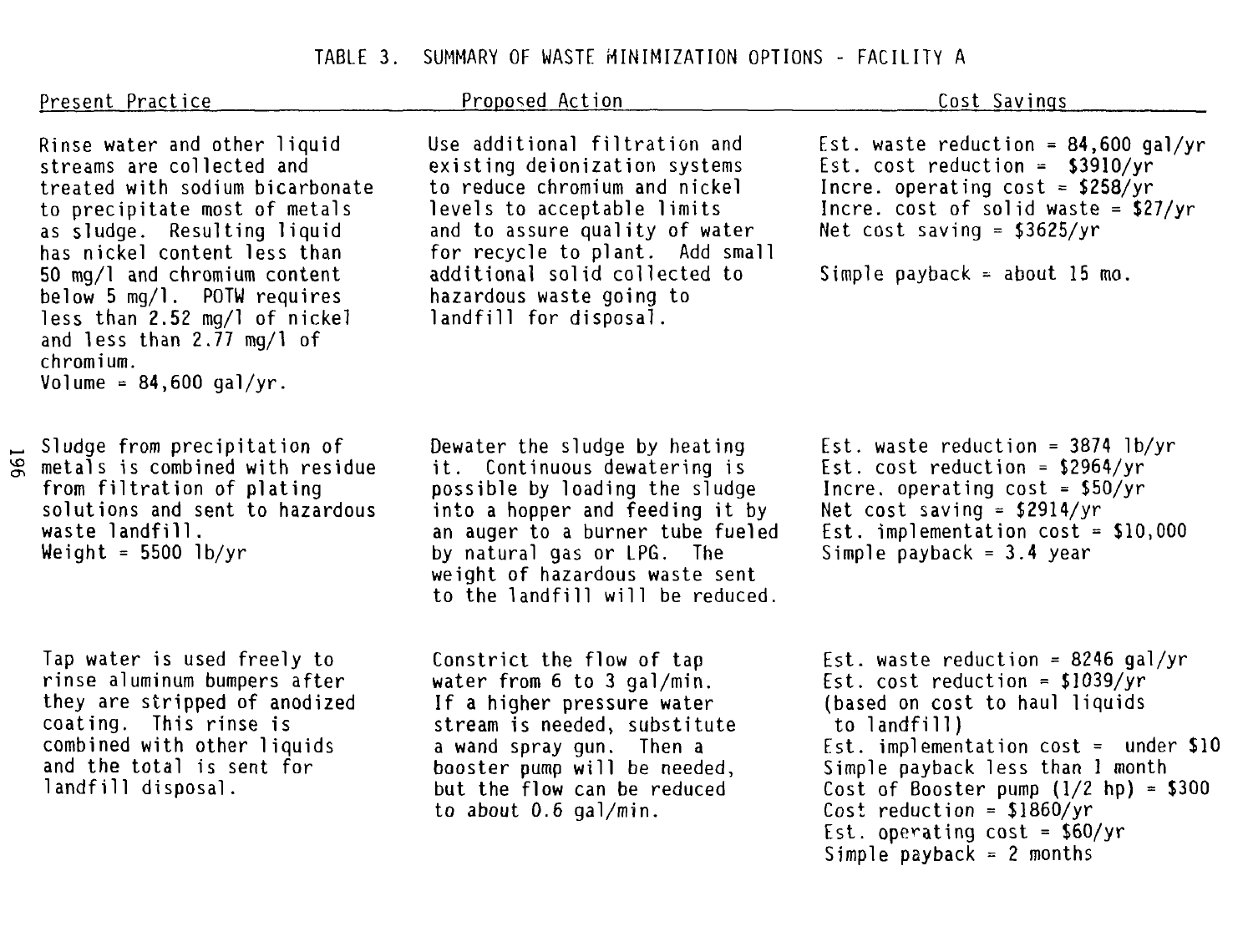## Facility B - Paints and Coatings Production

This plant produces paints, coatings, stains, and surface-treating products at an overall rate of about 1.1 million gallons per year for regional distribution on a schedule of 2080 hours per year for 52 weeks. Its operations primarily involve blending and mixing of raw materials, followed by product testing and packaging and by cleaning of vessels and lines. Color separation in the product is obviously important, and each lot must meet a variety of other customer specifications.

Individual lots of water-based and solvent-based paints are mixed in tanks from 200 to 1,000 gallons capacity. Ingredients for this initial step include (for water-based) water, latex, resins, extenders, and dispersed pigments. For solvent-based paints the materials are generally similar in type, but obviously solvent replaces water and latex, and the other new ingredients include plasticizers, tints, and thinners.

After batches are made up they are transferred to so-called let-down tanks, where additional water (or solvent), resins, preservatives, anti-foaming agents, thinners, and bactericides are added. Testing of batches encompasses at least color, viscosity, and gloss, and those lots which meet specifications are filtered and charged to cans for labeling, packaging, and shipping.

## Hazardous Waste Generation

The principal waste streams are the result of equipment cleaning, especially from water-based paints. For example, rinsing the let-down tanks ordinarily requires 35 gallons of rinse water, but that value increases to 53 gallons if light paint is to be blended after a dark predecessor. The hazardous nature of water rinses is due to mercury from the bactericide in the paint.

In some instances, rinse water from the mixing tanks is held in 500-gallon tanks and used in the let-down tanks (instead of fresh water) to formulate future batches of water-based paint. The rinses are separated according to the color intensity of paint in the tanks from which they were derived. For example, rinses from white paint formulation amount to about 70% of the total and they are invariably used again.

Waste rinses not used again are piped to holding and flocculation tanks. Alum is added to lower the pH and some solid is precipitated by adding flocculent. From this, supernatant liquid is removed for re-use in other paint formulations.

Tanks used for solvent-based paints are rinsed with mineral spirits at a rate of about 5 gallons/400-gallon tank. These washings are sent off-site for recovery, followed by recycling or sale as fuel.

In addition to re-use of rinse water and recovery of solvent, this plant has adopted the following measures to reduce waste generation:

- Cleaning equipment before paint dries and hardens.
- Eliminating hazardous materials, except for mercury in the bactericide added to outdoor water-based paint.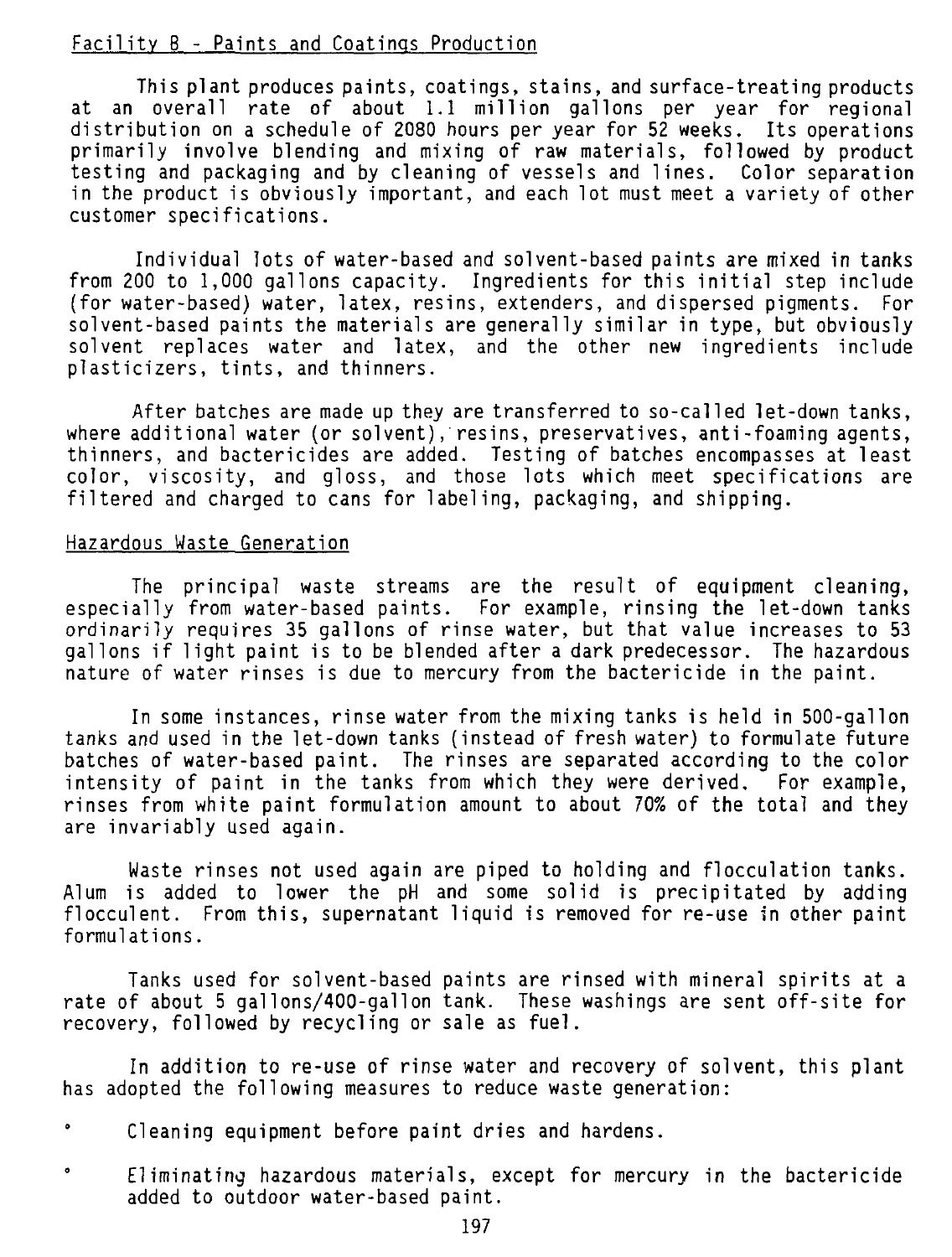- Avoiding hazardous container waste by purchasing the bactericide in watersoluble bags which dissolve during paint formulation.
- $\bullet$ Scheduling batch formulations so that light ones precede dark ones and thereby reduce the total volume of rinses.
- $\alpha$ Reducing the inventory of raw materials to avoid degradation and spoilage and to assure high-quality product that can be sold, rather than lowquality paint which adds to the burden of waste disposal.
- $\bullet$ Using bag filters to collect dust.

#### Summary of Recommended Waste Minimization

Table 4 offers a brief description of each recommendation and of current plant practice, together with savings and cost data. Together, the three WMO's recommended could save over \$22,000 per year, which represents about 25% of current waste management costs. Each simple payback time is less than one year.

#### CONCLUSION

This paper describes several waste minimization success stories arising from the EPA's pollution prevention research program in Cincinnati, Ohio. The programmatic approach has been to go to other Federal agencies and industry to determine the manual's implementation and to transfer technical pollution prevention impacts throughout these communities, especially to small and mediumsized businesses which may not otherwise have the resources to pursue pollution prevention initiatives on their own. Furthermore, it is clear that EPA's program has focused on practical approaches to already existing processes and facilities.

EPA's assessment program will continue to aid in the establishment of a knowledge pool of individuals technically-oriented to pollution prevention. The assessment process is becoming an integral part of business management practices, much as safety concerns have become routine. Beyond these assessments, the Agency's pollution prevention research programs must turn to identifying clean practices, clean products and processes. With the cooperation of representatives from the Federal and private sectors, EPA anticipates broad potential for research in alternative technologies and products that lower risks to the environment. Each waste minimization opportunity assessment brings together the science and management required to reduce the generation of wastes.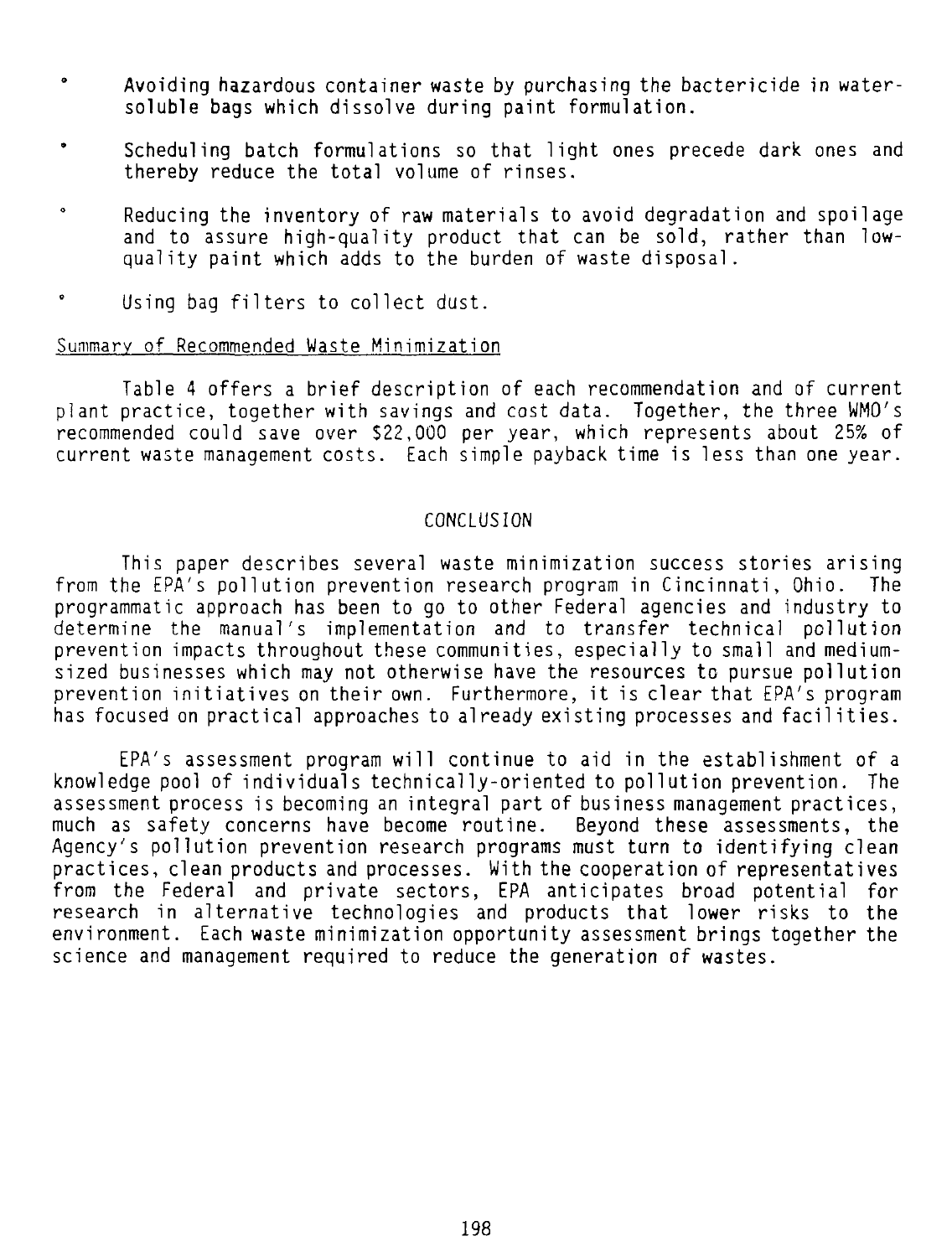TABLE 4. SUMMARY OF WASTE MINIMIZATION OPTIONS - FACILITY B

| PRESENT PRACTICE                                                                            | PROPOSED ACTION                                                                                                                                                                                                                                                                                                                  | COST SAVINGS                                                                                                                                      |
|---------------------------------------------------------------------------------------------|----------------------------------------------------------------------------------------------------------------------------------------------------------------------------------------------------------------------------------------------------------------------------------------------------------------------------------|---------------------------------------------------------------------------------------------------------------------------------------------------|
| Water rinses remove paint<br>from tanks and pipes                                           | Install a pipe-cleaning system<br>consisting of 3 different-sized<br>foam plugs or "pigs" to be sent<br>throughout the pipes by compressed air.<br>Paint is thus forced from the lines<br>and to the canning line filter. The<br>use of water and amount of waste are<br>lower. (This WMO is applicable to<br>non-white paints.) | Est. waste reduction = $1,780$ gal/yr<br>Est. cost reduction = $$11,110/yr$<br>Est. implementation $cost = $1,600$<br>Simple payback = 2 months   |
| About 15 gal solvent per<br>batch of paint is drummed<br>and sent off-site for<br>disposal. | Use a solvent recovery system based<br>upon distillation and ship the small<br>amount of remaining solid to a<br>hazardous waste disposal site.                                                                                                                                                                                  | Est. waste reduction = $3,300$ gal/yr<br>Est. cost reduction = $$5,420/yr$<br>Est. implementation $cost = $4,950$<br>Simple payback = $11$ months |
| A bactericide containing<br>mercury is being used in<br>water-based paints.                 | Eliminate the bactericide from<br>water-based interior paints and<br>substitute an organic material.<br>(This WMO is applicable to<br>non-white paints.) There is no cost<br>difference between these additives.                                                                                                                 | Est. waste reduction = $$3,100$ gal/yr<br>Est. cost reduction = $$5,580/yr$<br>Est. implementation $cost = none$<br>Simple payback = immediate    |